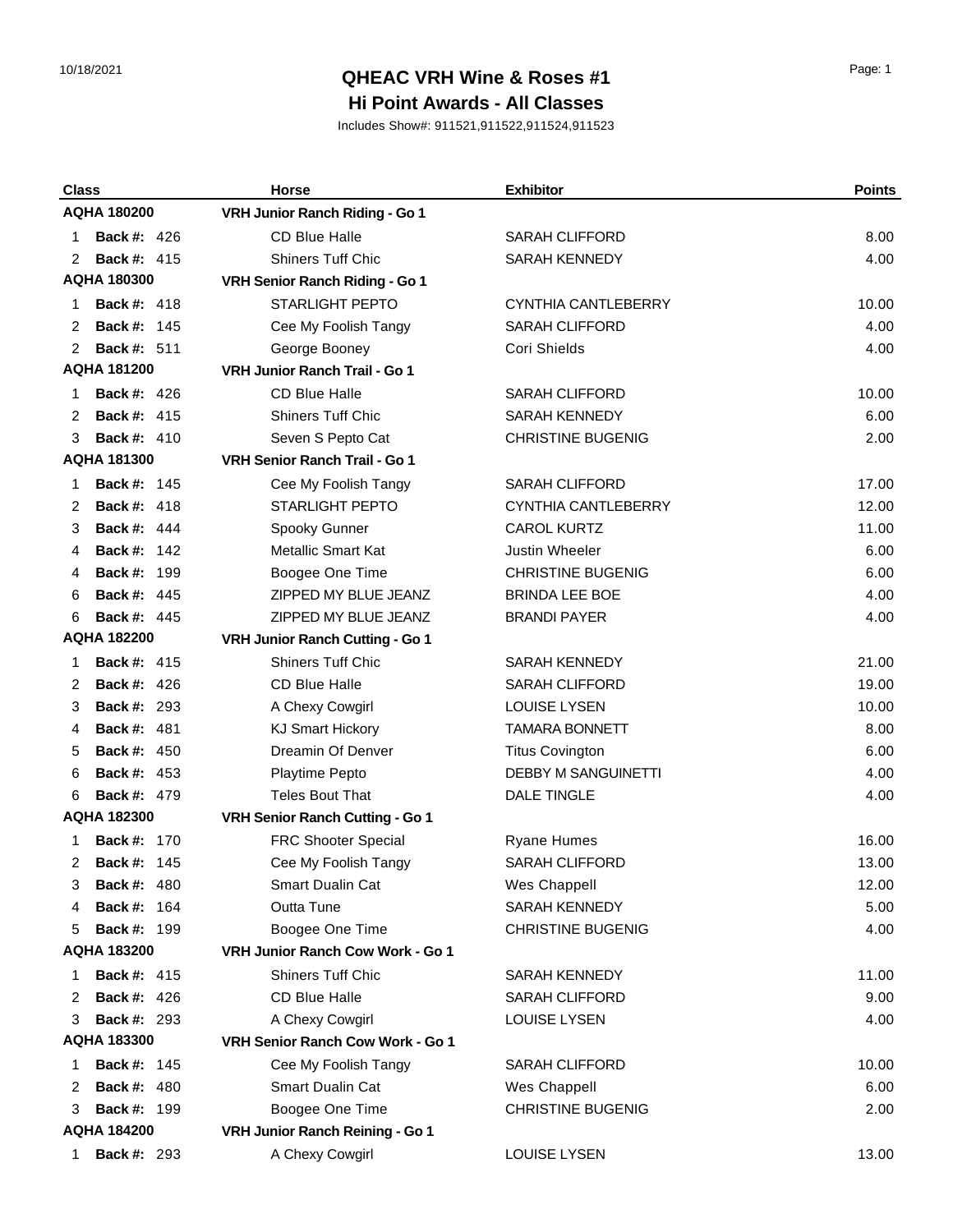# 10/18/2021 Page: 2 **QHEAC VRH Wine & Roses #1 Hi Point Awards - All Classes**

| <b>Class</b>                                     |                    | <b>Horse</b>                                | <b>Exhibitor</b>         | <b>Points</b> |
|--------------------------------------------------|--------------------|---------------------------------------------|--------------------------|---------------|
| 2                                                | <b>Back #: 410</b> | Seven S Pepto Cat                           | <b>CHRISTINE BUGENIG</b> | 10.00         |
| 2                                                | <b>Back #: 415</b> | <b>Shiners Tuff Chic</b>                    | <b>SARAH KENNEDY</b>     | 10.00         |
| 4                                                | <b>Back #: 426</b> | <b>CD Blue Halle</b>                        | <b>SARAH CLIFFORD</b>    | 5.00          |
| 5                                                | <b>Back #: 468</b> | <b>MLG Brew</b>                             | <b>LIZ REMPHREY</b>      | 4.00          |
|                                                  | <b>AQHA 184300</b> | VRH Senior Ranch Reining - Go 1             |                          |               |
| 1                                                | <b>Back #: 145</b> | Cee My Foolish Tangy                        | <b>SARAH CLIFFORD</b>    | 5.00          |
| 2                                                | <b>Back #: 511</b> | George Booney                               | Cori Shields             | 3.00          |
|                                                  | <b>AQHA 188200</b> | <b>VRH Junior Ranch Conformation - Go 1</b> |                          |               |
| 1                                                | <b>Back #: 415</b> | <b>Shiners Tuff Chic</b>                    | <b>SARAH KENNEDY</b>     | 8.00          |
| 2                                                | <b>Back #: 426</b> | <b>CD Blue Halle</b>                        | <b>SARAH CLIFFORD</b>    | 4.00          |
|                                                  | <b>AQHA 188300</b> | <b>VRH Senior Ranch Conformation - Go 1</b> |                          |               |
| 1                                                | <b>Back #: 467</b> | Yolo Jersey                                 | <b>LIZ REMPHREY</b>      | 8.00          |
| 2                                                | <b>Back #: 145</b> | Cee My Foolish Tangy                        | <b>SARAH CLIFFORD</b>    | 4.00          |
|                                                  | <b>AQHA 280000</b> | VRH Amt Ranch Riding - Go 1                 |                          |               |
| 1                                                | <b>Back #: 418</b> | <b>STARLIGHT PEPTO</b>                      | Denise K Williamson      | 10.00         |
| 2                                                | <b>Back #: 190</b> | <b>FRESNOS PLAIN PEPPY</b>                  | <b>DAWN POSTON</b>       | 4.00          |
| 2                                                | <b>Back #: 444</b> | Spooky Gunner                               | <b>CAROL KURTZ</b>       | 4.00          |
|                                                  | <b>AQHA 280200</b> | VRH Ltd Amt Ranch Riding - Go 1             |                          |               |
| 1                                                | <b>Back #: 459</b> | SHINERS LITTLE KITTY                        | <b>Riley Valin</b>       | 33.00         |
| 2                                                | <b>Back #: 150</b> | SIMPLY A BABE                               | Allyson R Walker         | 18.00         |
| 3                                                | <b>Back #: 441</b> | Meradas Cash Cat                            | Stephanie Panziera       | 15.00         |
| 4                                                | <b>Back #: 164</b> | Outta Tune                                  | <b>MARY NELSON</b>       | 14.00         |
| 4                                                | <b>Back #: 188</b> | Jacs Peacemaker                             | Rebecca Colla            | 14.00         |
| 4                                                | <b>Back #: 429</b> | Missin My Cowboy                            | <b>STEPHANIE LEWIS</b>   | 14.00         |
| 4                                                | <b>Back #: 460</b> | Shady Lil Tradition                         | Amanda Ray               | 14.00         |
| 8                                                | <b>Back #: 444</b> | Spooky Gunner                               | <b>CAROL KURTZ</b>       | 13.00         |
| 9                                                | <b>Back #: 171</b> | Jewels Smart Remedy                         | <b>BEVERLY SPARROWK</b>  | 9.00          |
| 10                                               | <b>Back #: 149</b> | Sista From Anotha Mr                        | Stephen R Walker         | 8.00          |
| <b>AQHA 281000</b><br>VRH Amt Ranch Trail - Go 1 |                    |                                             |                          |               |
| 1                                                | <b>Back #: 418</b> | STARLIGHT PEPTO                             | Denise K Williamson      | 23.00         |
| 2                                                | <b>Back #: 166</b> | RED VELVET ROOSTER                          | <b>KIM BARRINGTON</b>    | 20.00         |
| 3                                                | <b>Back #: 165</b> | Chex Wish                                   | <b>MIKE BARRINGTON</b>   | 18.00         |
| 4                                                | <b>Back #: 416</b> | A Zippin Premonition                        | <b>BEVERLY GEORGE</b>    | 12.00         |
| 5                                                | <b>Back #: 139</b> | Sanjo Lights                                | <b>JENNIFER HARDEN</b>   | 11.00         |
| 5                                                | <b>Back #: 190</b> | FRESNOS PLAIN PEPPY                         | <b>DAWN POSTON</b>       | 11.00         |
| 7                                                | <b>Back #: 444</b> | Spooky Gunner                               | <b>CAROL KURTZ</b>       | 5.00          |
| 8                                                | <b>Back #: 431</b> | Mr Boonscat                                 | <b>BARBARA CHURCH</b>    | 2.00          |
|                                                  | <b>AQHA 281200</b> | <b>VRH Limited Amt Ranch Trail - Go 1</b>   |                          |               |
| 1                                                | <b>Back #: 429</b> | Missin My Cowboy                            | <b>STEPHANIE LEWIS</b>   | 34.00         |
| 2                                                | <b>Back #: 157</b> | Winamillion                                 | Karen Holcomb            | 30.00         |
| 3                                                | <b>Back #: 441</b> | Meradas Cash Cat                            | Stephanie Panziera       | 24.00         |
| 4                                                | <b>Back #: 420</b> | <b>Starlight Juliet</b>                     | Dyan Hall                | 20.00         |
| 5                                                | <b>Back #: 444</b> | Spooky Gunner                               | CAROL KURTZ              | 14.00         |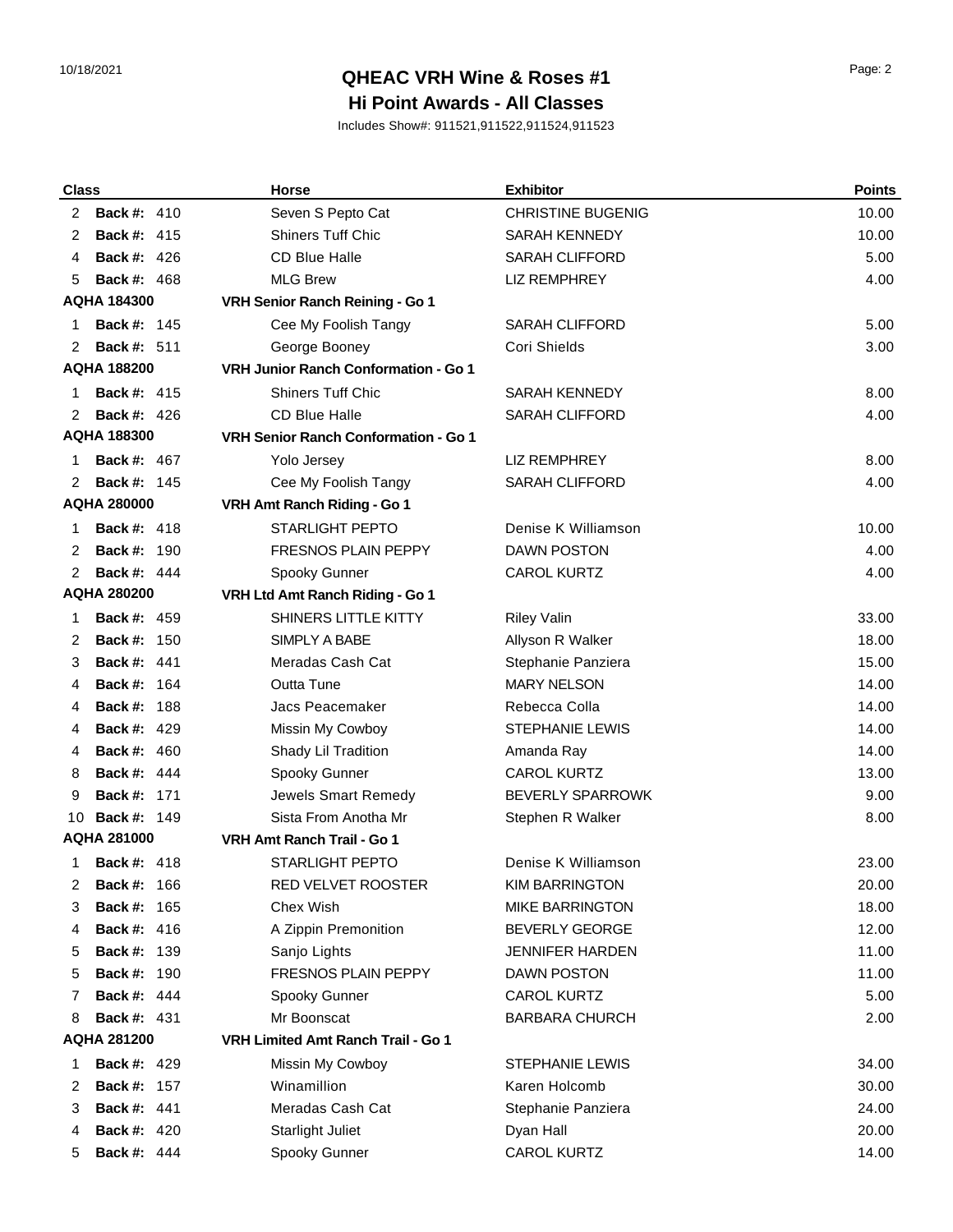## 10/18/2021 Page: 3 **QHEAC VRH Wine & Roses #1 Hi Point Awards - All Classes**

| <b>Class</b>       |                    | <b>Horse</b>                         | <b>Exhibitor</b>          | <b>Points</b> |
|--------------------|--------------------|--------------------------------------|---------------------------|---------------|
| 5                  | <b>Back #: 459</b> | SHINERS LITTLE KITTY                 | <b>Riley Valin</b>        | 14.00         |
| 7                  | <b>Back #: 147</b> | <b>Shiner Ella</b>                   | <b>BOBBI G VAN BEBBER</b> | 12.00         |
| 8                  | <b>Back #: 164</b> | Outta Tune                           | <b>MARY NELSON</b>        | 10.00         |
| 9                  | <b>Back #: 416</b> | A Zippin Premonition                 | <b>BEVERLY GEORGE</b>     | 8.00          |
| 10                 | <b>Back #: 445</b> | ZIPPED MY BLUE JEANZ                 | <b>BRINDA LEE BOE</b>     | 6.00          |
|                    | <b>AQHA 282000</b> | VRH Amt Ranch Cutting - Go 1         |                           |               |
| 1                  | <b>Back #: 139</b> | Sanjo Lights                         | <b>JENNIFER HARDEN</b>    | 21.00         |
| 2                  | <b>Back #: 190</b> | <b>FRESNOS PLAIN PEPPY</b>           | <b>DAWN POSTON</b>        | 19.00         |
| 3                  | <b>Back #: 431</b> | Mr Boonscat                          | <b>BARBARA CHURCH</b>     | 18.00         |
| 4                  | <b>Back #: 424</b> | Margaritta Time                      | <b>GARY SCHENCK</b>       | 17.00         |
| 5                  | <b>Back #: 481</b> | <b>KJ Smart Hickory</b>              | <b>TAMARA BONNETT</b>     | 15.00         |
| 6                  | <b>Back #: 423</b> | Montana Jule Star                    | Chris Johnson             | 11.00         |
| 6                  | <b>Back #: 480</b> | <b>Smart Dualin Cat</b>              | Nancy Mills               | 11.00         |
| 8                  | <b>Back #: 406</b> | Chex Your Gunz                       | <b>NANCY CHAPMAN</b>      | 5.00          |
| 9                  | <b>Back #: 162</b> | SHOOT TO THRIL                       | RONALD ZUMBRO             | 3.00          |
| <b>AQHA 282200</b> |                    | VRH Ltd Amt Ranch Cutting - Go 1     |                           |               |
| 1                  | <b>Back #: 459</b> | SHINERS LITTLE KITTY                 | <b>Riley Valin</b>        | 25.00         |
| 2                  | <b>Back #: 460</b> | Shady Lil Tradition                  | Amanda Ray                | 22.00         |
| 3                  | <b>Back #: 429</b> | Missin My Cowboy                     | <b>STEPHANIE LEWIS</b>    | 18.00         |
| 4                  | <b>Back #: 431</b> | Mr Boonscat                          | <b>BARBARA CHURCH</b>     | 16.00         |
| 5                  | <b>Back #: 147</b> | Shiner Ella                          | <b>BOBBI G VAN BEBBER</b> | 13.00         |
| 6                  | <b>Back #: 194</b> | Whiskeys Smartshiner                 | Martha (Marty) Raynor     | 11.00         |
| 7                  | <b>Back #: 164</b> | Outta Tune                           | <b>MARY NELSON</b>        | 5.00          |
| 8                  | <b>Back #: 195</b> | <b>CS Sweet Shine</b>                | Monica Hofland            | 2.00          |
|                    | <b>AQHA 283000</b> | VRH Amt Working Ranch Horse - Go 1   |                           |               |
| 1                  | <b>Back #: 481</b> | <b>KJ Smart Hickory</b>              | <b>TAMARA BONNETT</b>     | 8.00          |
| 2                  | <b>Back #: 139</b> | Sanjo Lights                         | <b>JENNIFER HARDEN</b>    | 5.00          |
| 3                  | <b>Back #: 190</b> | <b>FRESNOS PLAIN PEPPY</b>           | <b>DAWN POSTON</b>        | 3.00          |
| <b>AQHA 284000</b> |                    | VRH Amt Ranch Reining - Go 1         |                           |               |
| 1                  | <b>Back #: 190</b> | <b>FRESNOS PLAIN PEPPY</b>           | <b>DAWN POSTON</b>        | 9.00          |
| 2                  | <b>Back #: 162</b> | SHOOT TO THRIL                       | RONALD ZUMBRO             | 8.00          |
| 2                  | <b>Back #: 481</b> | <b>KJ Smart Hickory</b>              | <b>TAMARA BONNETT</b>     | 8.00          |
| 4                  | <b>Back #: 139</b> | Sanjo Lights                         | <b>JENNIFER HARDEN</b>    | 5.00          |
| 5                  | <b>Back #: 166</b> | <b>RED VELVET ROOSTER</b>            | <b>KIM BARRINGTON</b>     | 2.00          |
|                    | <b>AQHA 284200</b> | VRH Limited Amt Ranch Reining - Go 1 |                           |               |
| 1                  | <b>Back #: 459</b> | SHINERS LITTLE KITTY                 | <b>Riley Valin</b>        | 29.00         |
| 2                  | <b>Back #: 429</b> | Missin My Cowboy                     | <b>STEPHANIE LEWIS</b>    | 27.00         |
| 3                  | <b>Back #: 150</b> | SIMPLY A BABE                        | Allyson R Walker          | 16.00         |
| 3                  | <b>Back #: 164</b> | Outta Tune                           | <b>MARY NELSON</b>        | 16.00         |
| 5                  | <b>Back #: 188</b> | Jacs Peacemaker                      | Rebecca Colla             | 13.00         |
| 6                  | <b>Back #: 460</b> | Shady Lil Tradition                  | Amanda Ray                | 10.00         |
| 7                  | <b>Back #: 147</b> | Shiner Ella                          | <b>BOBBI G VAN BEBBER</b> | 8.00          |
| 8                  | <b>Back #: 149</b> | Sista From Anotha Mr                 | Stephen R Walker          | 4.00          |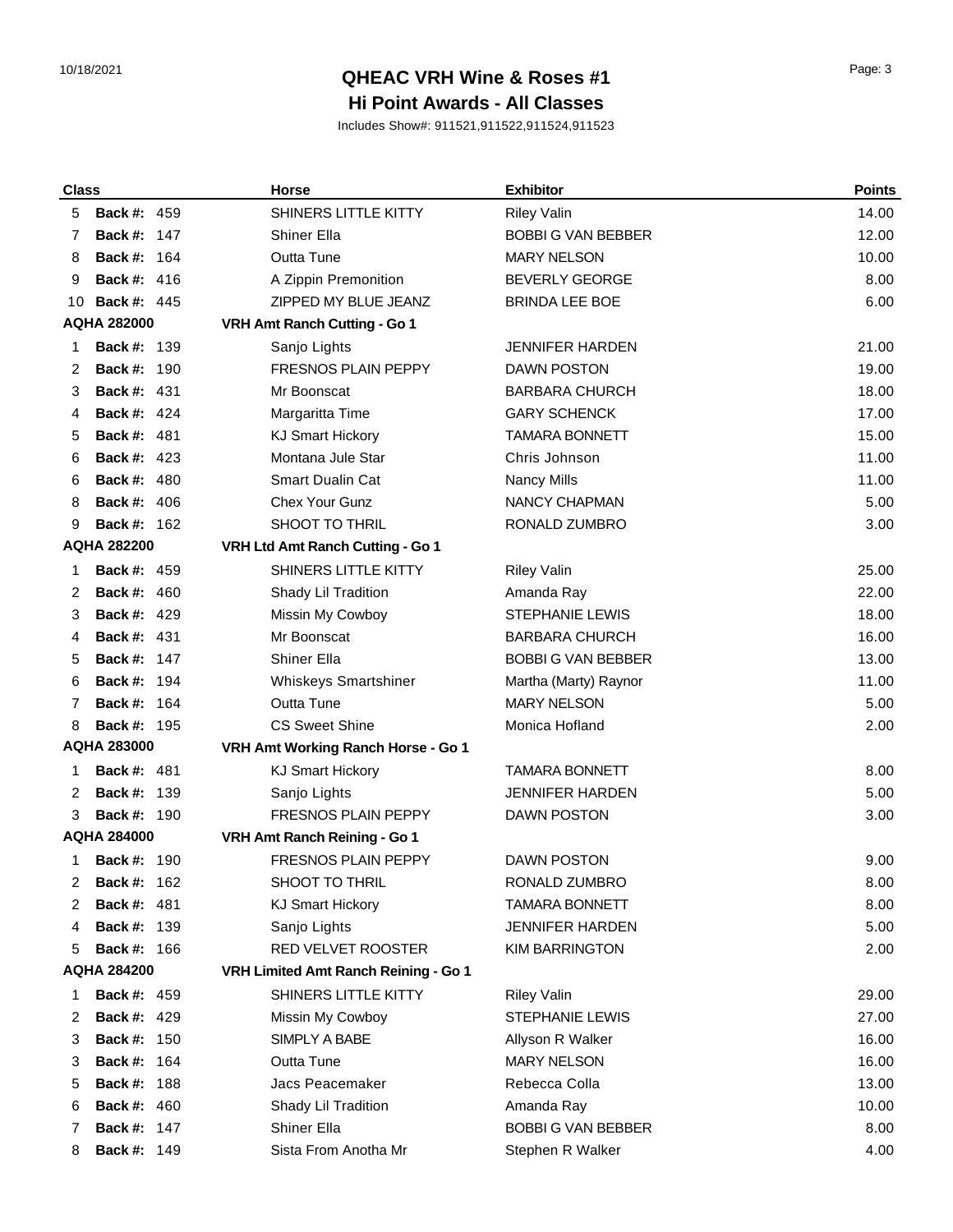# 10/18/2021 Page: 4 **QHEAC VRH Wine & Roses #1 Hi Point Awards - All Classes**

| <b>Class</b>                                                    | Horse                                       | <b>Exhibitor</b>           | <b>Points</b> |
|-----------------------------------------------------------------|---------------------------------------------|----------------------------|---------------|
| <b>Back #: 171</b><br>9                                         | Jewels Smart Remedy                         | BEVERLY SPARROWK           | 3.00          |
| <b>Back #: 436</b><br>9                                         | Mr Dualight                                 | Audrey Eaton               | 3.00          |
| <b>AQHA 285000</b>                                              | VRH Ltd Amt Ranch Cow Work - Go 1           |                            |               |
| <b>Back #: 429</b><br>1                                         | Missin My Cowboy                            | <b>STEPHANIE LEWIS</b>     | 29.00         |
| <b>Back #: 441</b><br>1                                         | Meradas Cash Cat                            | Stephanie Panziera         | 29.00         |
| <b>Back #: 459</b><br>3                                         | SHINERS LITTLE KITTY                        | <b>Riley Valin</b>         | 23.00         |
| <b>Back #: 164</b><br>4                                         | Outta Tune                                  | <b>MARY NELSON</b>         | 21.00         |
| <b>Back #: 171</b><br>5                                         | Jewels Smart Remedy                         | <b>BEVERLY SPARROWK</b>    | 20.00         |
| <b>Back #: 460</b><br>6                                         | Shady Lil Tradition                         | Amanda Ray                 | 14.00         |
| <b>Back #: 147</b><br>7                                         | <b>Shiner Ella</b>                          | <b>BOBBI G VAN BEBBER</b>  | 13.00         |
| <b>Back #: 436</b><br>8                                         | Mr Dualight                                 | Audrey Eaton               | 12.00         |
| <b>Back #: 134</b><br>9                                         | Hollywood Joe Cash                          | <b>BONNIE GARCIA</b>       | 11.00         |
| <b>Back #: 188</b><br>10                                        | Jacs Peacemaker                             | Rebecca Colla              | 5.00          |
| <b>AQHA 288000</b>                                              | <b>VRH Amt Ranch Conformation - Go 1</b>    |                            |               |
| <b>Back #: 190</b><br>1                                         | <b>FRESNOS PLAIN PEPPY</b>                  | <b>DAWN POSTON</b>         | 6.00          |
| <b>Back #: 139</b>                                              | Sanjo Lights                                | <b>JENNIFER HARDEN</b>     | 2.00          |
| <b>AQHA 288200</b><br>VRH Limited Amt Ranch Conformation - Go 1 |                                             |                            |               |
| <b>Back #: 459</b><br>1                                         | SHINERS LITTLE KITTY                        | <b>Riley Valin</b>         | 24.00         |
| <b>Back #: 429</b><br>2                                         | Missin My Cowboy                            | <b>STEPHANIE LEWIS</b>     | 23.00         |
| <b>Back #: 441</b><br>3                                         | Meradas Cash Cat                            | Stephanie Panziera         | 22.00         |
| <b>Back #: 460</b><br>4                                         | Shady Lil Tradition                         | Amanda Ray                 | 18.00         |
| <b>Back #: 157</b><br>5                                         | Winamillion                                 | Karen Holcomb              | 17.00         |
| <b>Back #: 147</b><br>6                                         | <b>Shiner Ella</b>                          | <b>BOBBI G VAN BEBBER</b>  | 16.00         |
| <b>Back #: 171</b><br>7                                         | Jewels Smart Remedy                         | BEVERLY SPARROWK           | 14.00         |
| <b>Back #: 194</b><br>8                                         | <b>Whiskeys Smartshiner</b>                 | Martha (Marty) Raynor      | 10.00         |
| <b>AQHA 480000</b>                                              | VRH Youth Ranch Riding - Go 1               |                            |               |
| <b>Back #: 456</b><br>1.                                        | <b>Sheza Tinseled Dunit</b>                 | Montana Berlin             | 4.00          |
| <b>AQHA 480200</b>                                              | VRH Limited Youth Ranch Riding - Go 1       |                            |               |
| <b>Back #: 161</b><br>1                                         | <b>LOUIS VUITTON PLEASE</b>                 | <b>Christian Scanlan</b>   | 12.00         |
| <b>Back #: 241</b><br>1                                         | <b>GENUINELY CODE RED</b>                   | Kensley Elizabeth Hennessy | 12.00         |
| <b>Back #: 456</b><br>3                                         | Sheza Tinseled Dunit                        | Montana Berlin             | 5.00          |
| <b>Back #: 435</b><br>4                                         | <b>FRC Reapin Memories</b>                  | Rebecca P Johnson          | 3.00          |
| <b>AQHA 481200</b>                                              | <b>VRH Limited Youth Ranch Trail - Go 1</b> |                            |               |
| <b>Back #: 161</b><br>1                                         | <b>LOUIS VUITTON PLEASE</b>                 | Christian Scanlan          | 8.00          |
| <b>Back #: 241</b><br>2                                         | <b>GENUINELY CODE RED</b>                   | Kensley Elizabeth Hennessy | 4.00          |
| <b>AQHA 482200</b><br>VRH Limited Youth Ranch Cutting - Go 1    |                                             |                            |               |
| <b>Back #: 161</b><br>1                                         | LOUIS VUITTON PLEASE                        | Christian Scanlan          | 12.00         |
| <b>Back #: 482</b><br>2                                         | <b>Bills Smart Starlite</b>                 | Jessie Dancer              | 8.00          |
| <b>Back #: 483</b><br>3                                         | <b>Flynns Scarlet Lady</b>                  | Jace Hower                 | 7.00          |
| <b>Back #: 241</b><br>4                                         | <b>GENUINELY CODE RED</b>                   | Kensley Elizabeth Hennessy | 5.00          |
| AQHA 484000                                                     | VRH Youth Ranch Reining - Go 1              |                            |               |
| <b>Back #: 158</b><br>1                                         | <b>Gunners Pearlshine</b>                   | Ryan Saldana               | 6.00          |
| <b>Back #: 170</b><br>2                                         | FRC Shooter Special                         | <b>Ryane Humes</b>         | 2.00          |